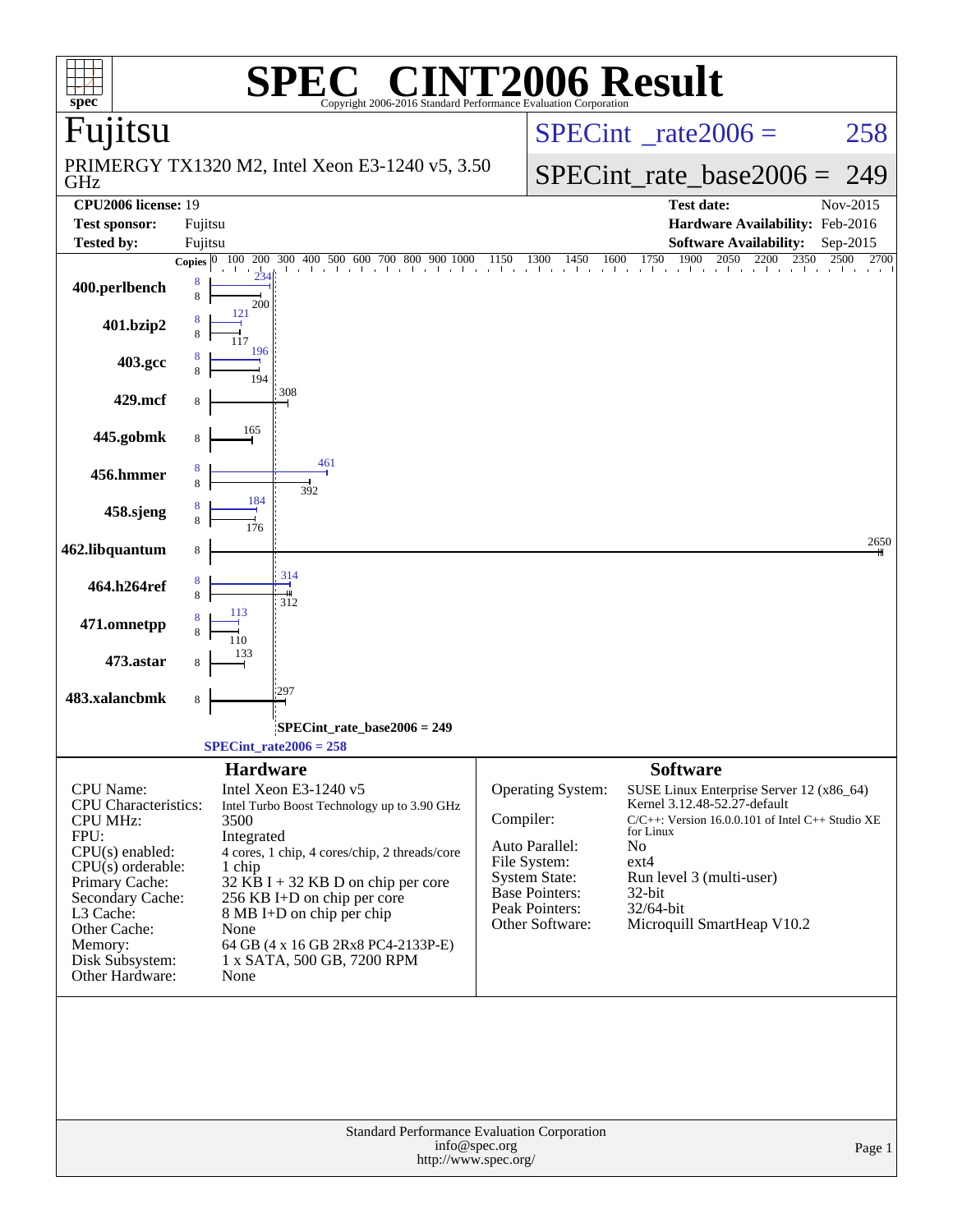

# **[SPEC CINT2006 Result](http://www.spec.org/auto/cpu2006/Docs/result-fields.html#SPECCINT2006Result)**

### Fujitsu

GHz PRIMERGY TX1320 M2, Intel Xeon E3-1240 v5, 3.50 SPECint rate $2006 = 258$ 

### [SPECint\\_rate\\_base2006 =](http://www.spec.org/auto/cpu2006/Docs/result-fields.html#SPECintratebase2006) 249

**[CPU2006 license:](http://www.spec.org/auto/cpu2006/Docs/result-fields.html#CPU2006license)** 19 **[Test date:](http://www.spec.org/auto/cpu2006/Docs/result-fields.html#Testdate)** Nov-2015 **[Test sponsor:](http://www.spec.org/auto/cpu2006/Docs/result-fields.html#Testsponsor)** Fujitsu **[Hardware Availability:](http://www.spec.org/auto/cpu2006/Docs/result-fields.html#HardwareAvailability)** Feb-2016 **[Tested by:](http://www.spec.org/auto/cpu2006/Docs/result-fields.html#Testedby)** Fujitsu **[Software Availability:](http://www.spec.org/auto/cpu2006/Docs/result-fields.html#SoftwareAvailability)** Sep-2015

### **[Results Table](http://www.spec.org/auto/cpu2006/Docs/result-fields.html#ResultsTable)**

|                    |                                                                                                          | <b>Base</b>    |            |                |            |                | <b>Peak</b>      |                |                |              |                |              |                |              |
|--------------------|----------------------------------------------------------------------------------------------------------|----------------|------------|----------------|------------|----------------|------------------|----------------|----------------|--------------|----------------|--------------|----------------|--------------|
| <b>Benchmark</b>   | <b>Copies</b>                                                                                            | <b>Seconds</b> | Ratio      | <b>Seconds</b> | Ratio      | <b>Seconds</b> | Ratio            | <b>Copies</b>  | <b>Seconds</b> | <b>Ratio</b> | <b>Seconds</b> | <b>Ratio</b> | <b>Seconds</b> | <b>Ratio</b> |
| 400.perlbench      |                                                                                                          | 391            | <b>200</b> | 390            | <b>200</b> | 391            | <b>200</b>       |                | 332            | 236          | 334            | 234          | 334            | 234          |
| 401.bzip2          |                                                                                                          | 659            | <b>117</b> | 678            | 114        | 657            | 118              |                | 638            | <u>121</u>   | 638            | 121          | 640            | 121          |
| $403.\mathrm{gcc}$ |                                                                                                          | 332            | 194        | 331            | 194        | 331            | 194              |                | 329            | 196          | 329            | 196          | <u>329</u>     | <u>196</u>   |
| $429$ .mcf         |                                                                                                          | 237            | 308        | 238            | 307        | 237            | <b>308</b>       | 8              | 237            | 308          | 238            | 307          | 237            | <b>308</b>   |
| $445$ .gobmk       |                                                                                                          | 504            | 166        | 508            | 165        | 510            | 165              | 8              | 504            | 166          | 508            | 165          | 510            | 165          |
| 456.hmmer          |                                                                                                          | 190            | 392        | 189            | 394        | 191            | 390l             | 8              | 162            | 461          | 162            | 461          | 162            | 460          |
| $458$ .sjeng       | 8                                                                                                        | 545            | 178        | 549            | <b>176</b> | 550            | 176 <sub>l</sub> |                | 527            | 184          | 527            | 184          | 526            | 184          |
| 462.libquantum     |                                                                                                          | 62.3           | 2660       | 62.5           | 2650       | 62.7           | 2640             |                | 62.3           | 2660         | 62.5           | 2650         | 62.7           | 2640         |
| 464.h264ref        |                                                                                                          | 583            | 303        | 568            | 312        | 553            | 320l             | 8              | 560            | 316          | 565            | 314          | 567            | 312          |
| 471.omnetpp        |                                                                                                          | 454            | 110        | 454            | <b>110</b> | 455            | 11 <sub>0</sub>  |                | 443            | 113          | 443            | 113          | 443            | 113          |
| $473$ . astar      |                                                                                                          | 423            | 133        | 423            | <b>133</b> | 422            | 133              | $\overline{8}$ | 423            | 133          | 423            | 133          | 422            | 133          |
| 483.xalancbmk      |                                                                                                          | 187            | 296        | 186            | 297        | 186            | 297              | 8              | 187            | 296          | 186            | 297          | 186            | 297          |
|                    | Results appear in the order in which they were run. Bold underlined text indicates a median measurement. |                |            |                |            |                |                  |                |                |              |                |              |                |              |

### **[Submit Notes](http://www.spec.org/auto/cpu2006/Docs/result-fields.html#SubmitNotes)**

 The taskset mechanism was used to bind copies to processors. The config file option 'submit' was used to generate taskset commands to bind each copy to a specific processor. For details, please see the config file.

### **[Operating System Notes](http://www.spec.org/auto/cpu2006/Docs/result-fields.html#OperatingSystemNotes)**

Stack size set to unlimited using "ulimit -s unlimited"

### **[Platform Notes](http://www.spec.org/auto/cpu2006/Docs/result-fields.html#PlatformNotes)**

 BIOS configuration: Sysinfo program /home/SPECcpu2006/config/sysinfo.rev6914 \$Rev: 6914 \$ \$Date:: 2014-06-25 #\$ e3fbb8667b5a285932ceab81e28219e1 running on TX1320M2 Wed Nov 25 13:08:57 2015 This section contains SUT (System Under Test) info as seen by some common utilities. To remove or add to this section, see: <http://www.spec.org/cpu2006/Docs/config.html#sysinfo> From /proc/cpuinfo model name : Intel(R) Xeon(R) CPU E3-1240 v5 @ 3.50GHz 1 "physical id"s (chips) 8 "processors" cores, siblings (Caution: counting these is hw and system dependent. The following excerpts from /proc/cpuinfo might not be reliable. Use with caution.) cpu cores : 4 Continued on next page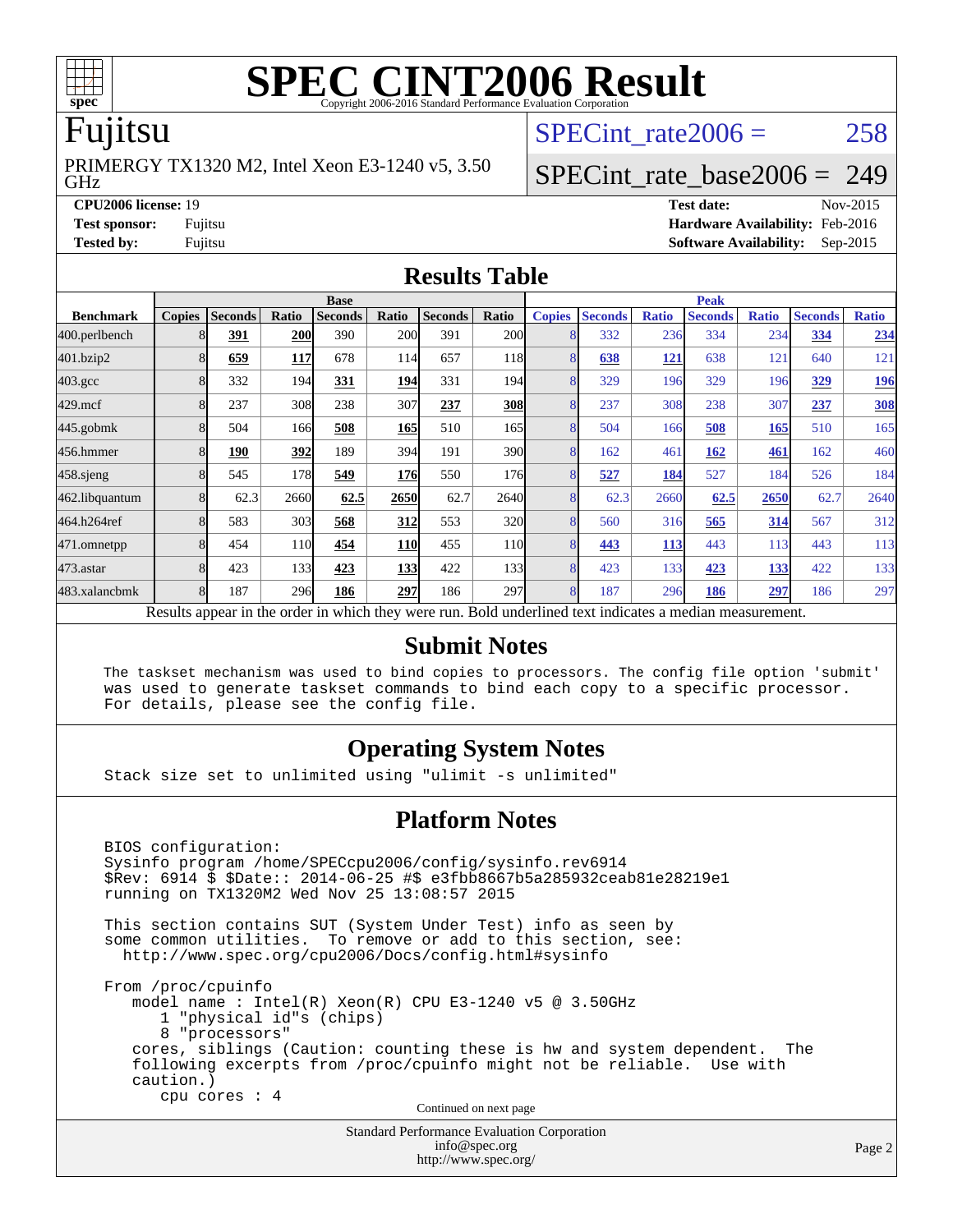

### **[SPEC CINT2006 Result](http://www.spec.org/auto/cpu2006/Docs/result-fields.html#SPECCINT2006Result)** Copyright 2006-2016 Standard Performance Evaluation Corporation

### Fujitsu

GHz PRIMERGY TX1320 M2, Intel Xeon E3-1240 v5, 3.50 SPECint rate $2006 = 258$ 

[SPECint\\_rate\\_base2006 =](http://www.spec.org/auto/cpu2006/Docs/result-fields.html#SPECintratebase2006) 249

**[CPU2006 license:](http://www.spec.org/auto/cpu2006/Docs/result-fields.html#CPU2006license)** 19 **[Test date:](http://www.spec.org/auto/cpu2006/Docs/result-fields.html#Testdate)** Nov-2015 **[Test sponsor:](http://www.spec.org/auto/cpu2006/Docs/result-fields.html#Testsponsor)** Fujitsu **[Hardware Availability:](http://www.spec.org/auto/cpu2006/Docs/result-fields.html#HardwareAvailability)** Feb-2016 **[Tested by:](http://www.spec.org/auto/cpu2006/Docs/result-fields.html#Testedby)** Fujitsu **[Software Availability:](http://www.spec.org/auto/cpu2006/Docs/result-fields.html#SoftwareAvailability)** Sep-2015

### **[Platform Notes \(Continued\)](http://www.spec.org/auto/cpu2006/Docs/result-fields.html#PlatformNotes)**

 siblings : 8 physical 0: cores 0 1 2 3 cache size : 8192 KB From /proc/meminfo<br>MemTotal: 65906076 kB HugePages\_Total: 0<br>Hugepagesize: 2048 kB Hugepagesize: /usr/bin/lsb\_release -d SUSE Linux Enterprise Server 12 From /etc/\*release\* /etc/\*version\* SuSE-release: SUSE Linux Enterprise Server 12 (x86\_64) VERSION = 12 PATCHLEVEL = 0 # This file is deprecated and will be removed in a future service pack or release. # Please check /etc/os-release for details about this release. os-release: NAME="SLES" VERSION="12" VERSION\_ID="12" PRETTY NAME="SUSE Linux Enterprise Server 12" ID="sles" ANSI\_COLOR="0;32" CPE\_NAME="cpe:/o:suse:sles:12" uname -a: Linux TX1320M2 3.12.48-52.27-default #1 SMP Mon Oct 5 10:08:10 UTC 2015 (314f0e3) x86\_64 x86\_64 x86\_64 GNU/Linux run-level 5 Nov 25 12:56 SPEC is set to: /home/SPECcpu2006 Filesystem Type Size Used Avail Use% Mounted on<br>/dev/sda3 xfs 1.6T 3.9G 1.6T 1% /home 3.9G 1.6T Additional information from dmidecode: Warning: Use caution when you interpret this section. The 'dmidecode' program reads system data which is "intended to allow hardware to be accurately determined", but the intent may not be met, as there are frequent changes to hardware, firmware, and the "DMTF SMBIOS" standard. BIOS FUJITSU // American Megatrends Inc. V5.0.0.11 R1.1.0 for D3373-A1x 10/30/2015 Memory: 4x SK Hynix HMA82GU7MFR8N-TF 16 GB 2 rank 2133 MHz (End of data from sysinfo program)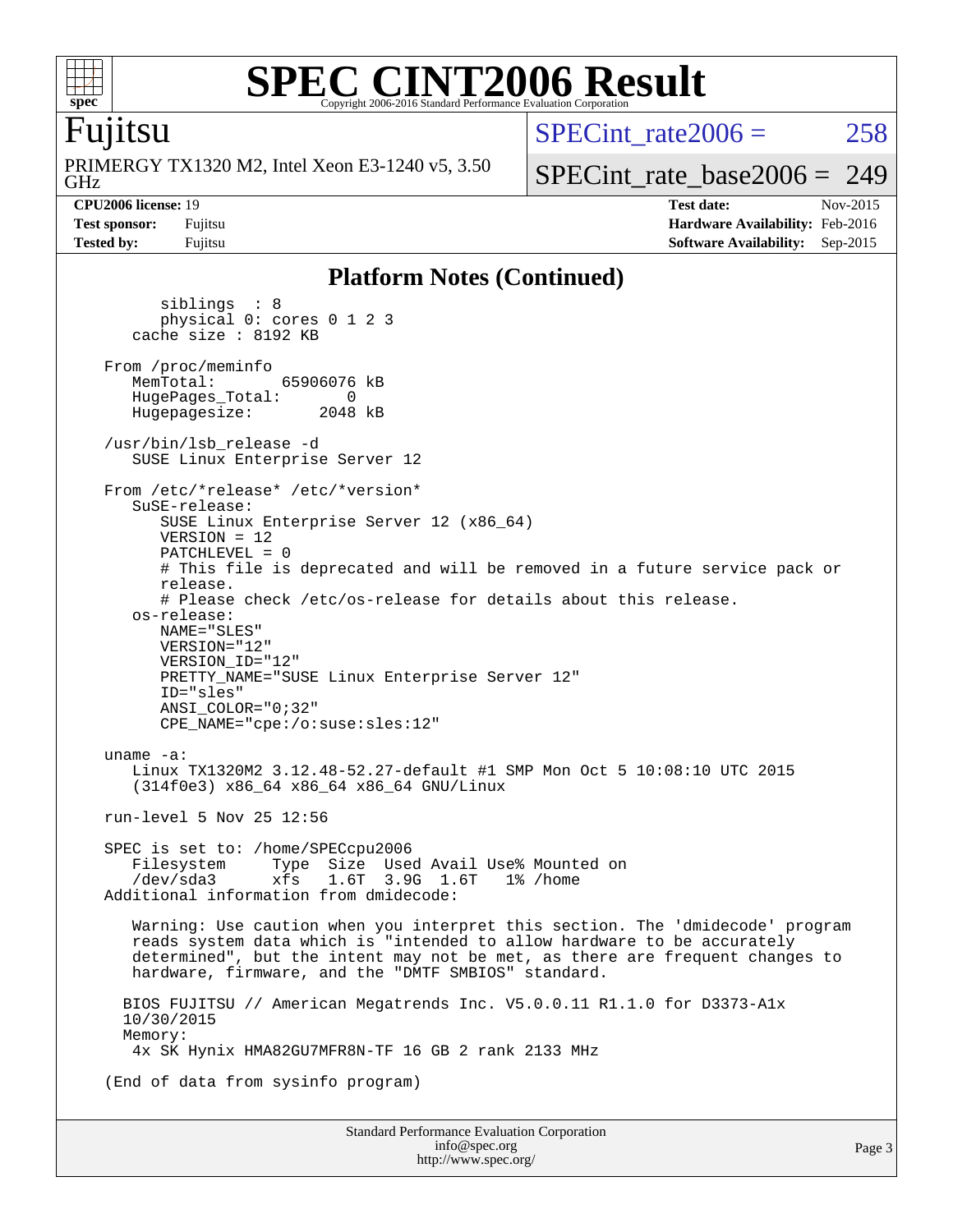

## **[SPEC CINT2006 Result](http://www.spec.org/auto/cpu2006/Docs/result-fields.html#SPECCINT2006Result)**

### Fujitsu

GHz PRIMERGY TX1320 M2, Intel Xeon E3-1240 v5, 3.50 SPECint rate $2006 = 258$ 

[SPECint\\_rate\\_base2006 =](http://www.spec.org/auto/cpu2006/Docs/result-fields.html#SPECintratebase2006) 249

**[Tested by:](http://www.spec.org/auto/cpu2006/Docs/result-fields.html#Testedby)** Fujitsu **[Software Availability:](http://www.spec.org/auto/cpu2006/Docs/result-fields.html#SoftwareAvailability)** Sep-2015

**[CPU2006 license:](http://www.spec.org/auto/cpu2006/Docs/result-fields.html#CPU2006license)** 19 **[Test date:](http://www.spec.org/auto/cpu2006/Docs/result-fields.html#Testdate)** Nov-2015 **[Test sponsor:](http://www.spec.org/auto/cpu2006/Docs/result-fields.html#Testsponsor)** Fujitsu **[Hardware Availability:](http://www.spec.org/auto/cpu2006/Docs/result-fields.html#HardwareAvailability)** Feb-2016

### **[General Notes](http://www.spec.org/auto/cpu2006/Docs/result-fields.html#GeneralNotes)**

Environment variables set by runspec before the start of the run: LD\_LIBRARY\_PATH = "/home/SPECcpu2006/libs/32:/home/SPECcpu2006/libs/64:/home/SPECcpu2006/sh"

 Binaries compiled on a system with 1x Intel Core i5-4670K CPU + 32GB memory using RedHat EL 7.1 Transparent Huge Pages enabled with: echo always > /sys/kernel/mm/transparent\_hugepage/enabled

For information about Fujitsu please visit: <http://www.fujitsu.com>

### **[Base Compiler Invocation](http://www.spec.org/auto/cpu2006/Docs/result-fields.html#BaseCompilerInvocation)**

#### [C benchmarks](http://www.spec.org/auto/cpu2006/Docs/result-fields.html#Cbenchmarks):

[icc -m32 -L/opt/intel/compilers\\_and\\_libraries\\_2016/linux/compiler/lib/ia32\\_lin](http://www.spec.org/cpu2006/results/res2016q1/cpu2006-20160111-38690.flags.html#user_CCbase_intel_icc_e10256ba5924b668798078a321b0cb3f)

#### [C++ benchmarks:](http://www.spec.org/auto/cpu2006/Docs/result-fields.html#CXXbenchmarks)

[icpc -m32 -L/opt/intel/compilers\\_and\\_libraries\\_2016/linux/compiler/lib/ia32\\_lin](http://www.spec.org/cpu2006/results/res2016q1/cpu2006-20160111-38690.flags.html#user_CXXbase_intel_icpc_b4f50a394bdb4597aa5879c16bc3f5c5)

### **[Base Portability Flags](http://www.spec.org/auto/cpu2006/Docs/result-fields.html#BasePortabilityFlags)**

 400.perlbench: [-D\\_FILE\\_OFFSET\\_BITS=64](http://www.spec.org/cpu2006/results/res2016q1/cpu2006-20160111-38690.flags.html#user_basePORTABILITY400_perlbench_file_offset_bits_64_438cf9856305ebd76870a2c6dc2689ab) [-DSPEC\\_CPU\\_LINUX\\_IA32](http://www.spec.org/cpu2006/results/res2016q1/cpu2006-20160111-38690.flags.html#b400.perlbench_baseCPORTABILITY_DSPEC_CPU_LINUX_IA32) 401.bzip2: [-D\\_FILE\\_OFFSET\\_BITS=64](http://www.spec.org/cpu2006/results/res2016q1/cpu2006-20160111-38690.flags.html#user_basePORTABILITY401_bzip2_file_offset_bits_64_438cf9856305ebd76870a2c6dc2689ab) 403.gcc: [-D\\_FILE\\_OFFSET\\_BITS=64](http://www.spec.org/cpu2006/results/res2016q1/cpu2006-20160111-38690.flags.html#user_basePORTABILITY403_gcc_file_offset_bits_64_438cf9856305ebd76870a2c6dc2689ab) 429.mcf: [-D\\_FILE\\_OFFSET\\_BITS=64](http://www.spec.org/cpu2006/results/res2016q1/cpu2006-20160111-38690.flags.html#user_basePORTABILITY429_mcf_file_offset_bits_64_438cf9856305ebd76870a2c6dc2689ab) 445.gobmk: [-D\\_FILE\\_OFFSET\\_BITS=64](http://www.spec.org/cpu2006/results/res2016q1/cpu2006-20160111-38690.flags.html#user_basePORTABILITY445_gobmk_file_offset_bits_64_438cf9856305ebd76870a2c6dc2689ab) 456.hmmer: [-D\\_FILE\\_OFFSET\\_BITS=64](http://www.spec.org/cpu2006/results/res2016q1/cpu2006-20160111-38690.flags.html#user_basePORTABILITY456_hmmer_file_offset_bits_64_438cf9856305ebd76870a2c6dc2689ab) 458.sjeng: [-D\\_FILE\\_OFFSET\\_BITS=64](http://www.spec.org/cpu2006/results/res2016q1/cpu2006-20160111-38690.flags.html#user_basePORTABILITY458_sjeng_file_offset_bits_64_438cf9856305ebd76870a2c6dc2689ab) 462.libquantum: [-D\\_FILE\\_OFFSET\\_BITS=64](http://www.spec.org/cpu2006/results/res2016q1/cpu2006-20160111-38690.flags.html#user_basePORTABILITY462_libquantum_file_offset_bits_64_438cf9856305ebd76870a2c6dc2689ab) [-DSPEC\\_CPU\\_LINUX](http://www.spec.org/cpu2006/results/res2016q1/cpu2006-20160111-38690.flags.html#b462.libquantum_baseCPORTABILITY_DSPEC_CPU_LINUX) 464.h264ref: [-D\\_FILE\\_OFFSET\\_BITS=64](http://www.spec.org/cpu2006/results/res2016q1/cpu2006-20160111-38690.flags.html#user_basePORTABILITY464_h264ref_file_offset_bits_64_438cf9856305ebd76870a2c6dc2689ab) 471.omnetpp: [-D\\_FILE\\_OFFSET\\_BITS=64](http://www.spec.org/cpu2006/results/res2016q1/cpu2006-20160111-38690.flags.html#user_basePORTABILITY471_omnetpp_file_offset_bits_64_438cf9856305ebd76870a2c6dc2689ab) 473.astar: [-D\\_FILE\\_OFFSET\\_BITS=64](http://www.spec.org/cpu2006/results/res2016q1/cpu2006-20160111-38690.flags.html#user_basePORTABILITY473_astar_file_offset_bits_64_438cf9856305ebd76870a2c6dc2689ab) 483.xalancbmk: [-D\\_FILE\\_OFFSET\\_BITS=64](http://www.spec.org/cpu2006/results/res2016q1/cpu2006-20160111-38690.flags.html#user_basePORTABILITY483_xalancbmk_file_offset_bits_64_438cf9856305ebd76870a2c6dc2689ab) [-DSPEC\\_CPU\\_LINUX](http://www.spec.org/cpu2006/results/res2016q1/cpu2006-20160111-38690.flags.html#b483.xalancbmk_baseCXXPORTABILITY_DSPEC_CPU_LINUX)

### **[Base Optimization Flags](http://www.spec.org/auto/cpu2006/Docs/result-fields.html#BaseOptimizationFlags)**

### [C benchmarks](http://www.spec.org/auto/cpu2006/Docs/result-fields.html#Cbenchmarks):

[-xCORE-AVX2](http://www.spec.org/cpu2006/results/res2016q1/cpu2006-20160111-38690.flags.html#user_CCbase_f-xAVX2_5f5fc0cbe2c9f62c816d3e45806c70d7) [-ipo](http://www.spec.org/cpu2006/results/res2016q1/cpu2006-20160111-38690.flags.html#user_CCbase_f-ipo) [-O3](http://www.spec.org/cpu2006/results/res2016q1/cpu2006-20160111-38690.flags.html#user_CCbase_f-O3) [-no-prec-div](http://www.spec.org/cpu2006/results/res2016q1/cpu2006-20160111-38690.flags.html#user_CCbase_f-no-prec-div) [-opt-prefetch](http://www.spec.org/cpu2006/results/res2016q1/cpu2006-20160111-38690.flags.html#user_CCbase_f-opt-prefetch) [-opt-mem-layout-trans=3](http://www.spec.org/cpu2006/results/res2016q1/cpu2006-20160111-38690.flags.html#user_CCbase_f-opt-mem-layout-trans_a7b82ad4bd7abf52556d4961a2ae94d5)

#### [C++ benchmarks:](http://www.spec.org/auto/cpu2006/Docs/result-fields.html#CXXbenchmarks)

[-xCORE-AVX2](http://www.spec.org/cpu2006/results/res2016q1/cpu2006-20160111-38690.flags.html#user_CXXbase_f-xAVX2_5f5fc0cbe2c9f62c816d3e45806c70d7) [-ipo](http://www.spec.org/cpu2006/results/res2016q1/cpu2006-20160111-38690.flags.html#user_CXXbase_f-ipo) [-O3](http://www.spec.org/cpu2006/results/res2016q1/cpu2006-20160111-38690.flags.html#user_CXXbase_f-O3) [-no-prec-div](http://www.spec.org/cpu2006/results/res2016q1/cpu2006-20160111-38690.flags.html#user_CXXbase_f-no-prec-div) [-opt-prefetch](http://www.spec.org/cpu2006/results/res2016q1/cpu2006-20160111-38690.flags.html#user_CXXbase_f-opt-prefetch) [-opt-mem-layout-trans=3](http://www.spec.org/cpu2006/results/res2016q1/cpu2006-20160111-38690.flags.html#user_CXXbase_f-opt-mem-layout-trans_a7b82ad4bd7abf52556d4961a2ae94d5) [-Wl,-z,muldefs](http://www.spec.org/cpu2006/results/res2016q1/cpu2006-20160111-38690.flags.html#user_CXXbase_link_force_multiple1_74079c344b956b9658436fd1b6dd3a8a) [-L/sh -lsmartheap](http://www.spec.org/cpu2006/results/res2016q1/cpu2006-20160111-38690.flags.html#user_CXXbase_SmartHeap_32f6c82aa1ed9c52345d30cf6e4a0499)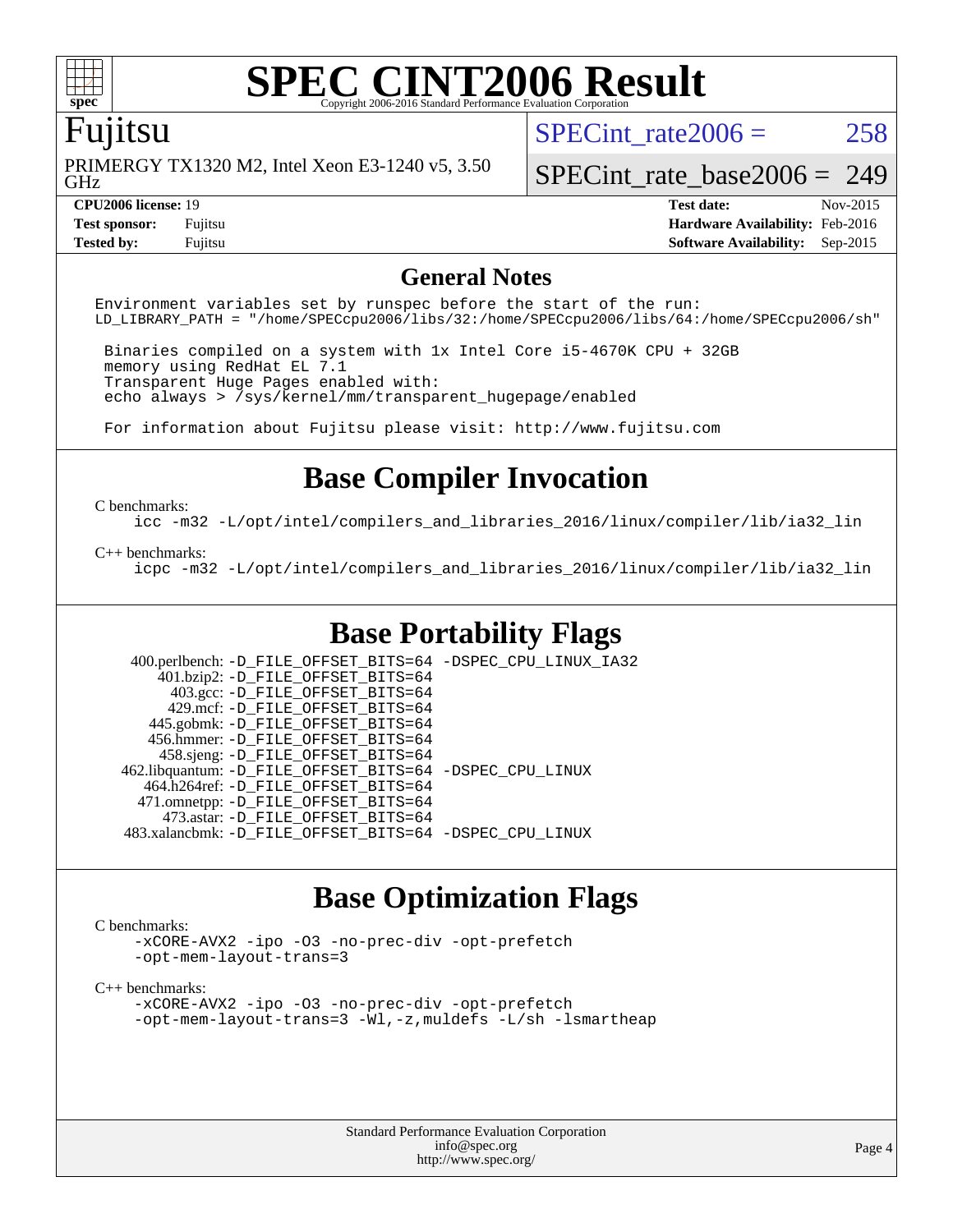

### **[SPEC CINT2006 Result](http://www.spec.org/auto/cpu2006/Docs/result-fields.html#SPECCINT2006Result)** Copyright 2006-2016 Standard Performance Evaluation

### Fujitsu

GHz PRIMERGY TX1320 M2, Intel Xeon E3-1240 v5, 3.50 SPECint rate $2006 = 258$ 

[SPECint\\_rate\\_base2006 =](http://www.spec.org/auto/cpu2006/Docs/result-fields.html#SPECintratebase2006) 249

**[CPU2006 license:](http://www.spec.org/auto/cpu2006/Docs/result-fields.html#CPU2006license)** 19 **[Test date:](http://www.spec.org/auto/cpu2006/Docs/result-fields.html#Testdate)** Nov-2015 **[Test sponsor:](http://www.spec.org/auto/cpu2006/Docs/result-fields.html#Testsponsor)** Fujitsu **[Hardware Availability:](http://www.spec.org/auto/cpu2006/Docs/result-fields.html#HardwareAvailability)** Feb-2016 **[Tested by:](http://www.spec.org/auto/cpu2006/Docs/result-fields.html#Testedby)** Fujitsu **[Software Availability:](http://www.spec.org/auto/cpu2006/Docs/result-fields.html#SoftwareAvailability)** Sep-2015

### **[Base Other Flags](http://www.spec.org/auto/cpu2006/Docs/result-fields.html#BaseOtherFlags)**

[C benchmarks](http://www.spec.org/auto/cpu2006/Docs/result-fields.html#Cbenchmarks):

403.gcc: [-Dalloca=\\_alloca](http://www.spec.org/cpu2006/results/res2016q1/cpu2006-20160111-38690.flags.html#b403.gcc_baseEXTRA_CFLAGS_Dalloca_be3056838c12de2578596ca5467af7f3)

**[Peak Compiler Invocation](http://www.spec.org/auto/cpu2006/Docs/result-fields.html#PeakCompilerInvocation)**

[C benchmarks \(except as noted below\)](http://www.spec.org/auto/cpu2006/Docs/result-fields.html#Cbenchmarksexceptasnotedbelow):

[icc -m32 -L/opt/intel/compilers\\_and\\_libraries\\_2016/linux/compiler/lib/ia32\\_lin](http://www.spec.org/cpu2006/results/res2016q1/cpu2006-20160111-38690.flags.html#user_CCpeak_intel_icc_e10256ba5924b668798078a321b0cb3f)

400.perlbench: [icc -m64](http://www.spec.org/cpu2006/results/res2016q1/cpu2006-20160111-38690.flags.html#user_peakCCLD400_perlbench_intel_icc_64bit_bda6cc9af1fdbb0edc3795bac97ada53)

401.bzip2: [icc -m64](http://www.spec.org/cpu2006/results/res2016q1/cpu2006-20160111-38690.flags.html#user_peakCCLD401_bzip2_intel_icc_64bit_bda6cc9af1fdbb0edc3795bac97ada53)

456.hmmer: [icc -m64](http://www.spec.org/cpu2006/results/res2016q1/cpu2006-20160111-38690.flags.html#user_peakCCLD456_hmmer_intel_icc_64bit_bda6cc9af1fdbb0edc3795bac97ada53)

458.sjeng: [icc -m64](http://www.spec.org/cpu2006/results/res2016q1/cpu2006-20160111-38690.flags.html#user_peakCCLD458_sjeng_intel_icc_64bit_bda6cc9af1fdbb0edc3795bac97ada53)

[C++ benchmarks:](http://www.spec.org/auto/cpu2006/Docs/result-fields.html#CXXbenchmarks)

[icpc -m32 -L/opt/intel/compilers\\_and\\_libraries\\_2016/linux/compiler/lib/ia32\\_lin](http://www.spec.org/cpu2006/results/res2016q1/cpu2006-20160111-38690.flags.html#user_CXXpeak_intel_icpc_b4f50a394bdb4597aa5879c16bc3f5c5)

### **[Peak Portability Flags](http://www.spec.org/auto/cpu2006/Docs/result-fields.html#PeakPortabilityFlags)**

 400.perlbench: [-D\\_FILE\\_OFFSET\\_BITS=64](http://www.spec.org/cpu2006/results/res2016q1/cpu2006-20160111-38690.flags.html#user_peakPORTABILITY400_perlbench_file_offset_bits_64_438cf9856305ebd76870a2c6dc2689ab) [-DSPEC\\_CPU\\_LP64](http://www.spec.org/cpu2006/results/res2016q1/cpu2006-20160111-38690.flags.html#b400.perlbench_peakCPORTABILITY_DSPEC_CPU_LP64) [-DSPEC\\_CPU\\_LINUX\\_X64](http://www.spec.org/cpu2006/results/res2016q1/cpu2006-20160111-38690.flags.html#b400.perlbench_peakCPORTABILITY_DSPEC_CPU_LINUX_X64) 401.bzip2: [-D\\_FILE\\_OFFSET\\_BITS=64](http://www.spec.org/cpu2006/results/res2016q1/cpu2006-20160111-38690.flags.html#user_peakPORTABILITY401_bzip2_file_offset_bits_64_438cf9856305ebd76870a2c6dc2689ab) [-DSPEC\\_CPU\\_LP64](http://www.spec.org/cpu2006/results/res2016q1/cpu2006-20160111-38690.flags.html#suite_peakCPORTABILITY401_bzip2_DSPEC_CPU_LP64) 403.gcc: [-D\\_FILE\\_OFFSET\\_BITS=64](http://www.spec.org/cpu2006/results/res2016q1/cpu2006-20160111-38690.flags.html#user_peakPORTABILITY403_gcc_file_offset_bits_64_438cf9856305ebd76870a2c6dc2689ab) 429.mcf: [-D\\_FILE\\_OFFSET\\_BITS=64](http://www.spec.org/cpu2006/results/res2016q1/cpu2006-20160111-38690.flags.html#user_peakPORTABILITY429_mcf_file_offset_bits_64_438cf9856305ebd76870a2c6dc2689ab) 445.gobmk: [-D\\_FILE\\_OFFSET\\_BITS=64](http://www.spec.org/cpu2006/results/res2016q1/cpu2006-20160111-38690.flags.html#user_peakPORTABILITY445_gobmk_file_offset_bits_64_438cf9856305ebd76870a2c6dc2689ab) 456.hmmer: [-D\\_FILE\\_OFFSET\\_BITS=64](http://www.spec.org/cpu2006/results/res2016q1/cpu2006-20160111-38690.flags.html#user_peakPORTABILITY456_hmmer_file_offset_bits_64_438cf9856305ebd76870a2c6dc2689ab) [-DSPEC\\_CPU\\_LP64](http://www.spec.org/cpu2006/results/res2016q1/cpu2006-20160111-38690.flags.html#suite_peakCPORTABILITY456_hmmer_DSPEC_CPU_LP64) 458.sjeng: [-D\\_FILE\\_OFFSET\\_BITS=64](http://www.spec.org/cpu2006/results/res2016q1/cpu2006-20160111-38690.flags.html#user_peakPORTABILITY458_sjeng_file_offset_bits_64_438cf9856305ebd76870a2c6dc2689ab) [-DSPEC\\_CPU\\_LP64](http://www.spec.org/cpu2006/results/res2016q1/cpu2006-20160111-38690.flags.html#suite_peakCPORTABILITY458_sjeng_DSPEC_CPU_LP64) 462.libquantum: [-D\\_FILE\\_OFFSET\\_BITS=64](http://www.spec.org/cpu2006/results/res2016q1/cpu2006-20160111-38690.flags.html#user_peakPORTABILITY462_libquantum_file_offset_bits_64_438cf9856305ebd76870a2c6dc2689ab) [-DSPEC\\_CPU\\_LINUX](http://www.spec.org/cpu2006/results/res2016q1/cpu2006-20160111-38690.flags.html#b462.libquantum_peakCPORTABILITY_DSPEC_CPU_LINUX) 464.h264ref: [-D\\_FILE\\_OFFSET\\_BITS=64](http://www.spec.org/cpu2006/results/res2016q1/cpu2006-20160111-38690.flags.html#user_peakPORTABILITY464_h264ref_file_offset_bits_64_438cf9856305ebd76870a2c6dc2689ab) 471.omnetpp: [-D\\_FILE\\_OFFSET\\_BITS=64](http://www.spec.org/cpu2006/results/res2016q1/cpu2006-20160111-38690.flags.html#user_peakPORTABILITY471_omnetpp_file_offset_bits_64_438cf9856305ebd76870a2c6dc2689ab) 473.astar: [-D\\_FILE\\_OFFSET\\_BITS=64](http://www.spec.org/cpu2006/results/res2016q1/cpu2006-20160111-38690.flags.html#user_peakPORTABILITY473_astar_file_offset_bits_64_438cf9856305ebd76870a2c6dc2689ab) 483.xalancbmk: [-D\\_FILE\\_OFFSET\\_BITS=64](http://www.spec.org/cpu2006/results/res2016q1/cpu2006-20160111-38690.flags.html#user_peakPORTABILITY483_xalancbmk_file_offset_bits_64_438cf9856305ebd76870a2c6dc2689ab) [-DSPEC\\_CPU\\_LINUX](http://www.spec.org/cpu2006/results/res2016q1/cpu2006-20160111-38690.flags.html#b483.xalancbmk_peakCXXPORTABILITY_DSPEC_CPU_LINUX)

### **[Peak Optimization Flags](http://www.spec.org/auto/cpu2006/Docs/result-fields.html#PeakOptimizationFlags)**

[C benchmarks](http://www.spec.org/auto/cpu2006/Docs/result-fields.html#Cbenchmarks):

 400.perlbench: [-xCORE-AVX2](http://www.spec.org/cpu2006/results/res2016q1/cpu2006-20160111-38690.flags.html#user_peakPASS2_CFLAGSPASS2_LDCFLAGS400_perlbench_f-xAVX2_5f5fc0cbe2c9f62c816d3e45806c70d7)(pass 2) [-prof-gen:threadsafe](http://www.spec.org/cpu2006/results/res2016q1/cpu2006-20160111-38690.flags.html#user_peakPASS1_CFLAGSPASS1_LDCFLAGS400_perlbench_prof_gen_21a26eb79f378b550acd7bec9fe4467a)(pass 1) [-ipo](http://www.spec.org/cpu2006/results/res2016q1/cpu2006-20160111-38690.flags.html#user_peakPASS2_CFLAGSPASS2_LDCFLAGS400_perlbench_f-ipo)(pass 2) [-O3](http://www.spec.org/cpu2006/results/res2016q1/cpu2006-20160111-38690.flags.html#user_peakPASS2_CFLAGSPASS2_LDCFLAGS400_perlbench_f-O3)(pass 2) [-no-prec-div](http://www.spec.org/cpu2006/results/res2016q1/cpu2006-20160111-38690.flags.html#user_peakPASS2_CFLAGSPASS2_LDCFLAGS400_perlbench_f-no-prec-div)(pass 2) [-par-num-threads=1](http://www.spec.org/cpu2006/results/res2016q1/cpu2006-20160111-38690.flags.html#user_peakPASS1_CFLAGSPASS1_LDCFLAGS400_perlbench_par_num_threads_786a6ff141b4e9e90432e998842df6c2)(pass 1) [-prof-use](http://www.spec.org/cpu2006/results/res2016q1/cpu2006-20160111-38690.flags.html#user_peakPASS2_CFLAGSPASS2_LDCFLAGS400_perlbench_prof_use_bccf7792157ff70d64e32fe3e1250b55)(pass 2) [-auto-ilp32](http://www.spec.org/cpu2006/results/res2016q1/cpu2006-20160111-38690.flags.html#user_peakCOPTIMIZE400_perlbench_f-auto-ilp32)

Continued on next page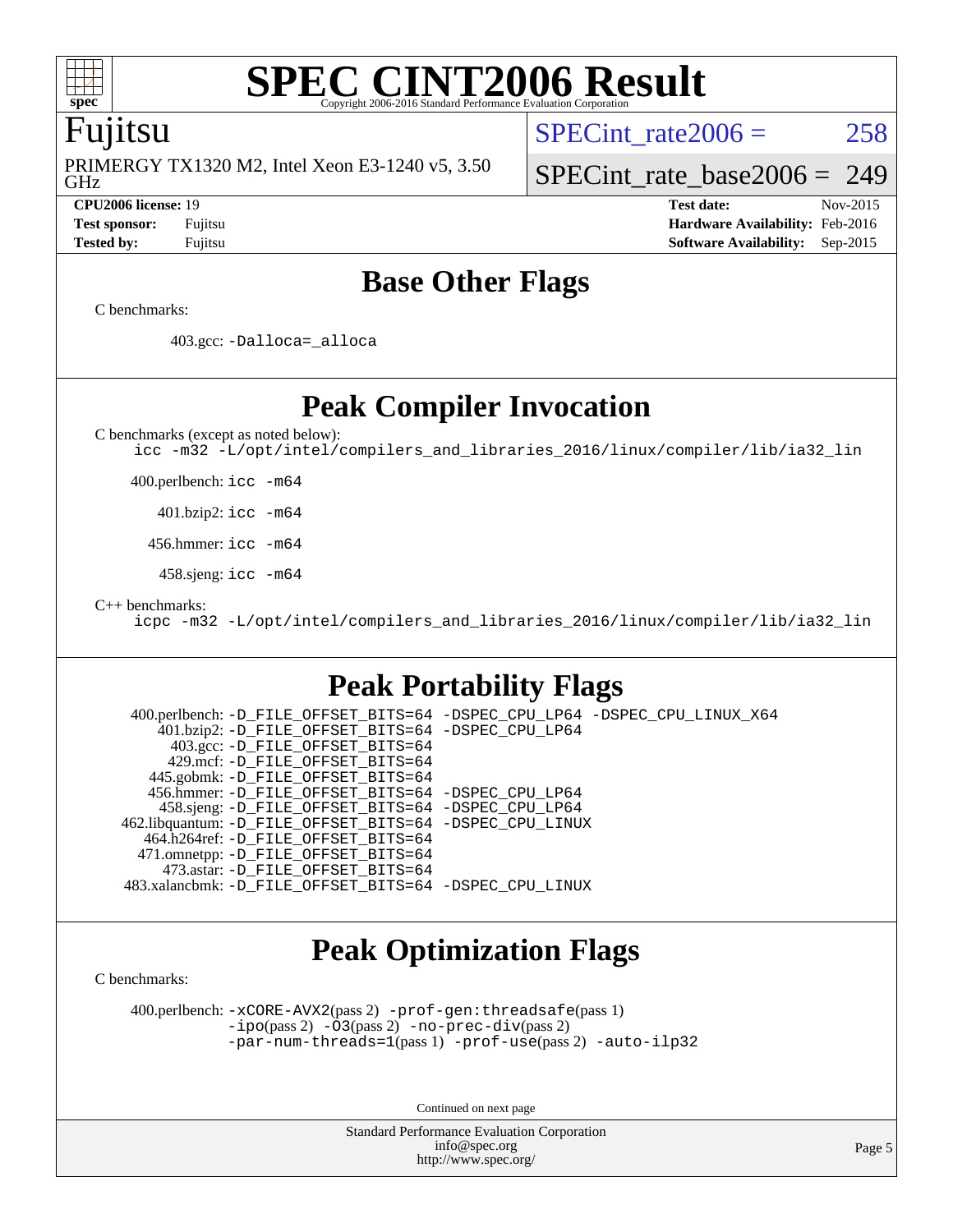

### **[SPEC CINT2006 Result](http://www.spec.org/auto/cpu2006/Docs/result-fields.html#SPECCINT2006Result)** Copyright 2006-2016 Standard Performance Evaluation C

SPECint rate $2006 = 258$ 

Fujitsu

GHz PRIMERGY TX1320 M2, Intel Xeon E3-1240 v5, 3.50 [SPECint\\_rate\\_base2006 =](http://www.spec.org/auto/cpu2006/Docs/result-fields.html#SPECintratebase2006) 249

**[CPU2006 license:](http://www.spec.org/auto/cpu2006/Docs/result-fields.html#CPU2006license)** 19 **[Test date:](http://www.spec.org/auto/cpu2006/Docs/result-fields.html#Testdate)** Nov-2015 **[Test sponsor:](http://www.spec.org/auto/cpu2006/Docs/result-fields.html#Testsponsor)** Fujitsu **[Hardware Availability:](http://www.spec.org/auto/cpu2006/Docs/result-fields.html#HardwareAvailability)** Feb-2016 **[Tested by:](http://www.spec.org/auto/cpu2006/Docs/result-fields.html#Testedby)** Fujitsu **[Software Availability:](http://www.spec.org/auto/cpu2006/Docs/result-fields.html#SoftwareAvailability)** Sep-2015

## **[Peak Optimization Flags \(Continued\)](http://www.spec.org/auto/cpu2006/Docs/result-fields.html#PeakOptimizationFlags)**

```
 401.bzip2: -xCORE-AVX2(pass 2) -prof-gen:threadsafe(pass 1)
               -no-prec-div(pass 2)-par-num-threads=1(pass 1) -prof-use(pass 2) -opt-prefetch
               -auto-ilp32 -ansi-alias
         403.gcc: -xCORE-AVX2 -ipo -O3 -no-prec-div
        429.mcf: basepeak = yes
       445.gobmk: basepeak = yes
       456.hmmer: -xCORE-AVX2 -ipo -O3 -no-prec-div -unroll2 -auto-ilp32
        458.sjeng: -xCORE-AVX2(pass 2) -prof-gen:threadsafe(pass 1)
               -ipo(pass 2) -O3(pass 2) -no-prec-div(pass 2)
               -par-num-threads=1(pass 1) -prof-use(pass 2) -unroll4
               -auto-ilp32
  462.libquantum: basepeak = yes
      464.h264ref: -xCORE-AVX2(pass 2) -prof-gen:threadsafe(pass 1)
               -no-prec-div(pass 2)-par-num-threads=1(pass 1) -prof-use(pass 2) -unroll2
               -ansi-alias
C++ benchmarks: 
     471.omnetpp: -xCORE-AVX2(pass 2) -prof-gen:threadsafe(pass 1)
               -no-prec-div(pass 2)-par-num-threads=1(pass 1) -prof-use(pass 2) -ansi-alias
               -opt-ra-region-strategy=block -Wl,-z,muldefs
               -L/sh -lsmartheap
       473.astar: basepeak = yes
```
483.xalancbmk: basepeak = yes

### **[Peak Other Flags](http://www.spec.org/auto/cpu2006/Docs/result-fields.html#PeakOtherFlags)**

```
C benchmarks:
```
403.gcc: [-Dalloca=\\_alloca](http://www.spec.org/cpu2006/results/res2016q1/cpu2006-20160111-38690.flags.html#b403.gcc_peakEXTRA_CFLAGS_Dalloca_be3056838c12de2578596ca5467af7f3)

```
The flags files that were used to format this result can be browsed at
http://www.spec.org/cpu2006/flags/Intel-ic16.0-official-linux64.html
http://www.spec.org/cpu2006/flags/Fujitsu-Platform-Settings-V1.2-HSW-RevA.html
```